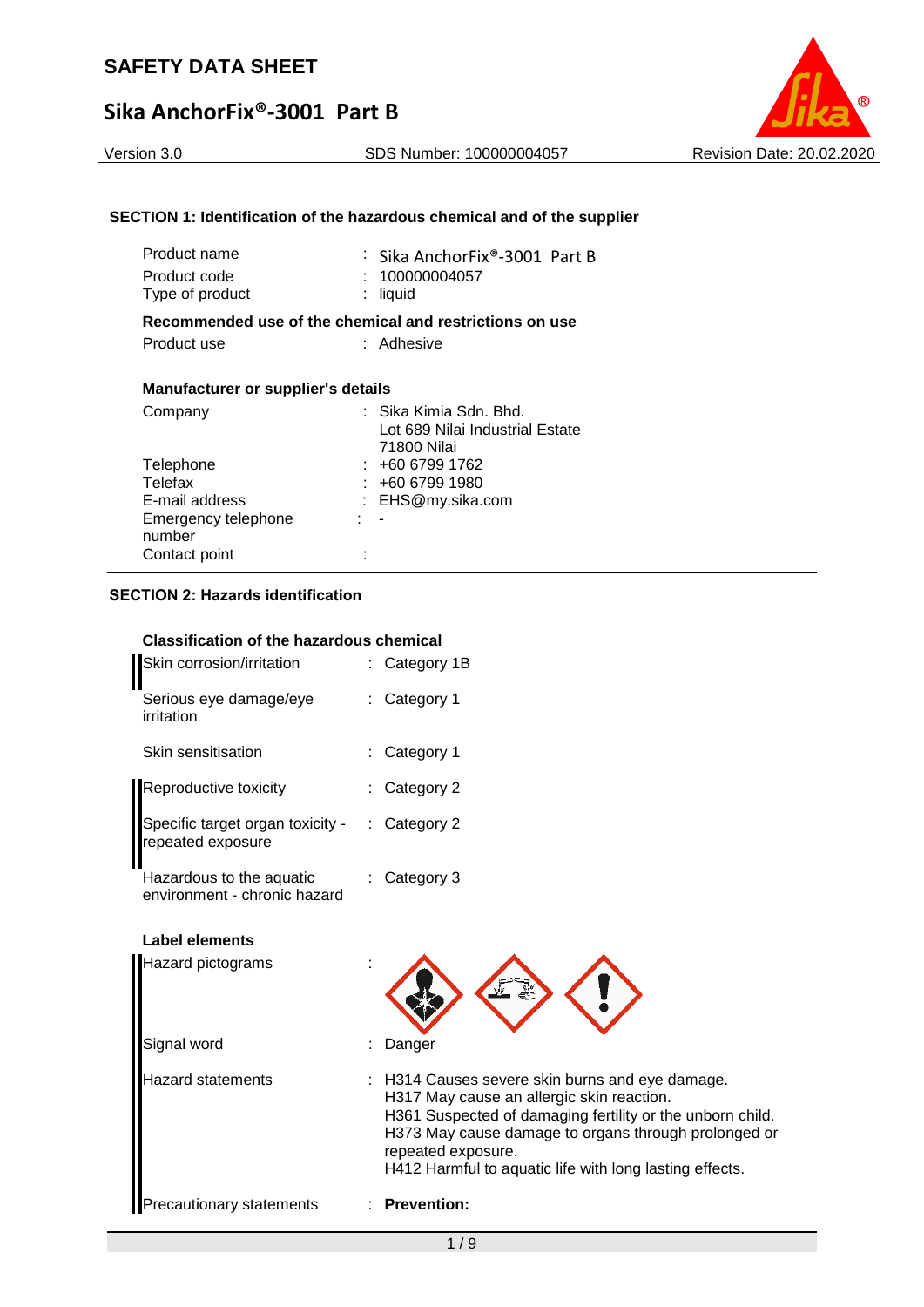# **Sika AnchorFix®-3001 Part B**

Version 3.0 SDS Number: 100000004057 Revision Date: 20.02.2020

P260 Do not breathe dust/ fume/ gas/ mist/ vapours/ spray. P264 Wash skin thoroughly after handling. P280 Wear protective gloves/ protective clothing/ eye protection/ face protection. P281 Use personal protective equipment as required. **Response:**  P303 + P361 + P353 IF ON SKIN (or hair): Remove/ Take off immediately all contaminated clothing. Rinse skin with water/ shower. P304 + P340 + P310 IF INHALED: Remove victim to fresh air and keep at rest in a position comfortable for breathing. Immediately call a POISON CENTER or doctor/ physician. P305 + P351 + P338 + P310 IF IN EYES: Rinse cautiously with water for several minutes. Remove contact lenses, if present and easy to do. Continue rinsing. Immediately call a POISON CENTER or doctor/ physician.

### **Other hazards which do not result in classification** None known.

#### **SECTION 3: Composition and information of the ingredients of the hazardous chemical**

| Substance / Mixture         | : Mixture |
|-----------------------------|-----------|
| <b>Hazardous components</b> |           |

| Chemical name                | CAS-No.    | Concentration (%) |
|------------------------------|------------|-------------------|
| Phenol, styrenated           | 61788-44-1 | $>= 10 - 30$      |
| 2-piperazin-1-ylethylamine   | 140-31-8   | $>= 5 - 10$       |
| salicylic acid               | 69-72-7    | $>= 3 - 5$        |
| 1,3-Cyclohexanedimethanamine | 2579-20-6  | $>= 3 - 5$        |
| bis(isopropyl)naphthalene    | 38640-62-9 | $>= 0.25 - 1$     |

#### **SECTION 4: First aid measures**

| General advice          | : Move out of dangerous area.<br>Consult a physician.                                                                                                                                                                                                                                   |
|-------------------------|-----------------------------------------------------------------------------------------------------------------------------------------------------------------------------------------------------------------------------------------------------------------------------------------|
| If inhaled              | Show this safety data sheet to the doctor in attendance.<br>: Move to fresh air.                                                                                                                                                                                                        |
| In case of skin contact | Consult a physician after significant exposure.<br>: Take off contaminated clothing and shoes immediately.<br>Wash off with soap and plenty of water.<br>Immediate medical treatment is necessary as untreated<br>wounds from corrosion of the skin heal slowly and with<br>difficulty. |
| In case of eye contact  | : Small amounts splashed into eyes can cause irreversible<br>tissue damage and blindness.<br>In the case of contact with eyes, rinse immediately with plenty<br>of water and seek medical advice.                                                                                       |
| If swallowed            | Continue rinsing eyes during transport to hospital.<br>Remove contact lenses.<br>Keep eye wide open while rinsing.<br>: Clean mouth with water and drink afterwards plenty of water.<br>Do NOT induce vomiting.<br>Do not give milk or alcoholic beverages.                             |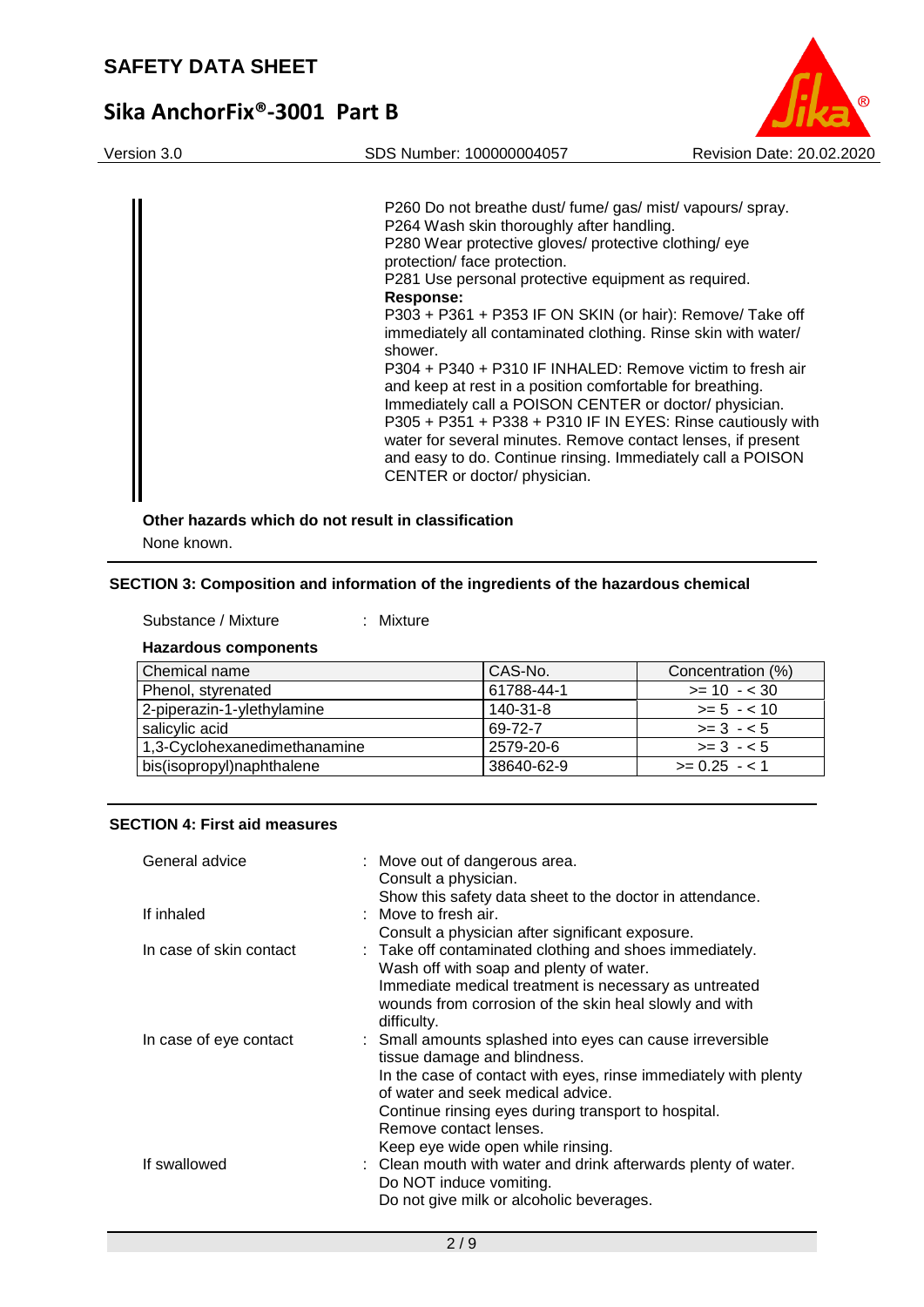# **Sika AnchorFix®-3001 Part B**



#### **SECTION 5: Firefighting measures**

| <b>Extinguishing media</b><br>Suitable extinguishing media     | : Use extinguishing measures that are appropriate to local<br>circumstances and the surrounding environment. |  |  |  |
|----------------------------------------------------------------|--------------------------------------------------------------------------------------------------------------|--|--|--|
| Physicochemical hazards arising from the chemical              |                                                                                                              |  |  |  |
| Hazardous combustion<br>products                               | : No hazardous combustion products are known                                                                 |  |  |  |
| Special protective equipment and precautions for fire-fighters |                                                                                                              |  |  |  |
| for firefighters                                               | Special protective equipment : In the event of fire, wear self-contained breathing apparatus.                |  |  |  |
| Specific extinguishing<br>methods                              | : Standard procedure for chemical fires.                                                                     |  |  |  |

#### **SECTION 6: Accidental release measures**

| Personal precautions,<br>protective equipment and<br>emergency procedures | : Use personal protective equipment.<br>Deny access to unprotected persons.                                                                                      |
|---------------------------------------------------------------------------|------------------------------------------------------------------------------------------------------------------------------------------------------------------|
| Environmental precautions                                                 | : Do not flush into surface water or sanitary sewer system.<br>If the product contaminates rivers and lakes or drains inform<br>respective authorities.          |
| Methods and materials for<br>containment and cleaning up                  | : Soak up with inert absorbent material (e.g. sand, silica gel,<br>acid binder, universal binder, sawdust).<br>Keep in suitable, closed containers for disposal. |

#### **SECTION 7: Handling and storage**

#### **Handling**

**Precautions for safe handling**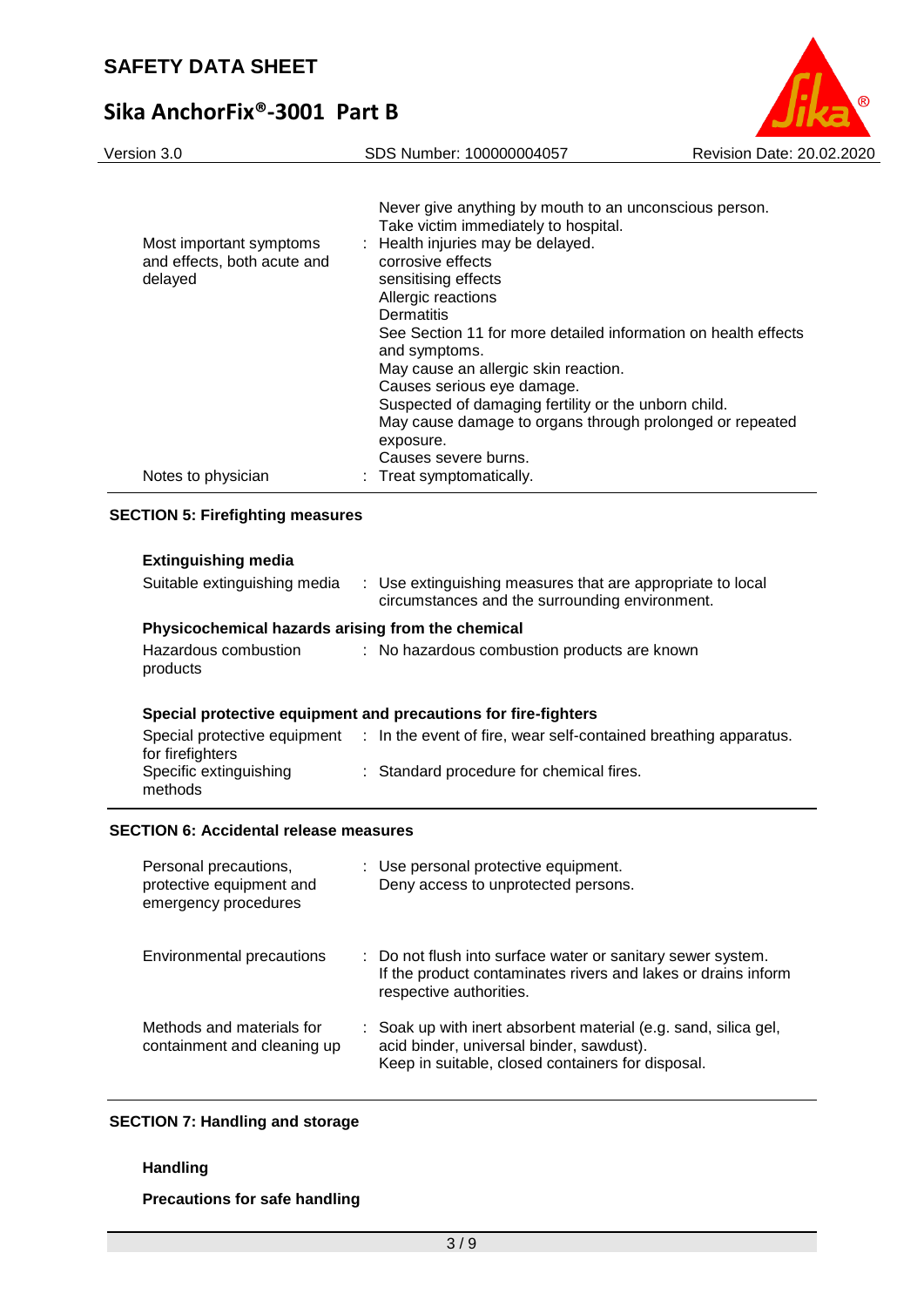

Store in accordance with local regulations.

## **SECTION 8: Exposure controls and personal protection**

## **Control parameters**

Contains no substances with occupational exposure limit values.

| Individual protection measures, such as personal protective equipment |                                                                                                                                                                                                                                                                                                                                                                                                                                                                                 |  |  |  |
|-----------------------------------------------------------------------|---------------------------------------------------------------------------------------------------------------------------------------------------------------------------------------------------------------------------------------------------------------------------------------------------------------------------------------------------------------------------------------------------------------------------------------------------------------------------------|--|--|--|
| Eye/face protection                                                   | : Safety eyewear complying with an approved standard should<br>be used when a risk assessment indicates this is necessary.                                                                                                                                                                                                                                                                                                                                                      |  |  |  |
| Skin protection                                                       | : Choose body protection in relation to its type, to the<br>concentration and amount of dangerous substances, and to<br>the specific work-place.                                                                                                                                                                                                                                                                                                                                |  |  |  |
| Hand protection                                                       | : Chemical-resistant, impervious gloves complying with an<br>approved standard should be worn at all times when handling<br>chemical products if a risk assessment indicates this is<br>necessary.                                                                                                                                                                                                                                                                              |  |  |  |
| Respiratory protection                                                | : Use respiratory protection unless adequate local exhaust<br>ventilation is provided or exposure assessment demonstrates<br>that exposures are within recommended exposure guidelines.<br>The filter class for the respirator must be suitable for the<br>maximum expected contaminant concentration<br>(gas/vapour/aerosol/particulates) that may arise when<br>handling the product. If this concentration is exceeded, self-<br>contained breathing apparatus must be used. |  |  |  |
| Hygiene measures                                                      | : Handle in accordance with good industrial hygiene and safety<br>practice.<br>When using do not eat or drink.<br>When using do not smoke.<br>Wash hands before breaks and at the end of workday.                                                                                                                                                                                                                                                                               |  |  |  |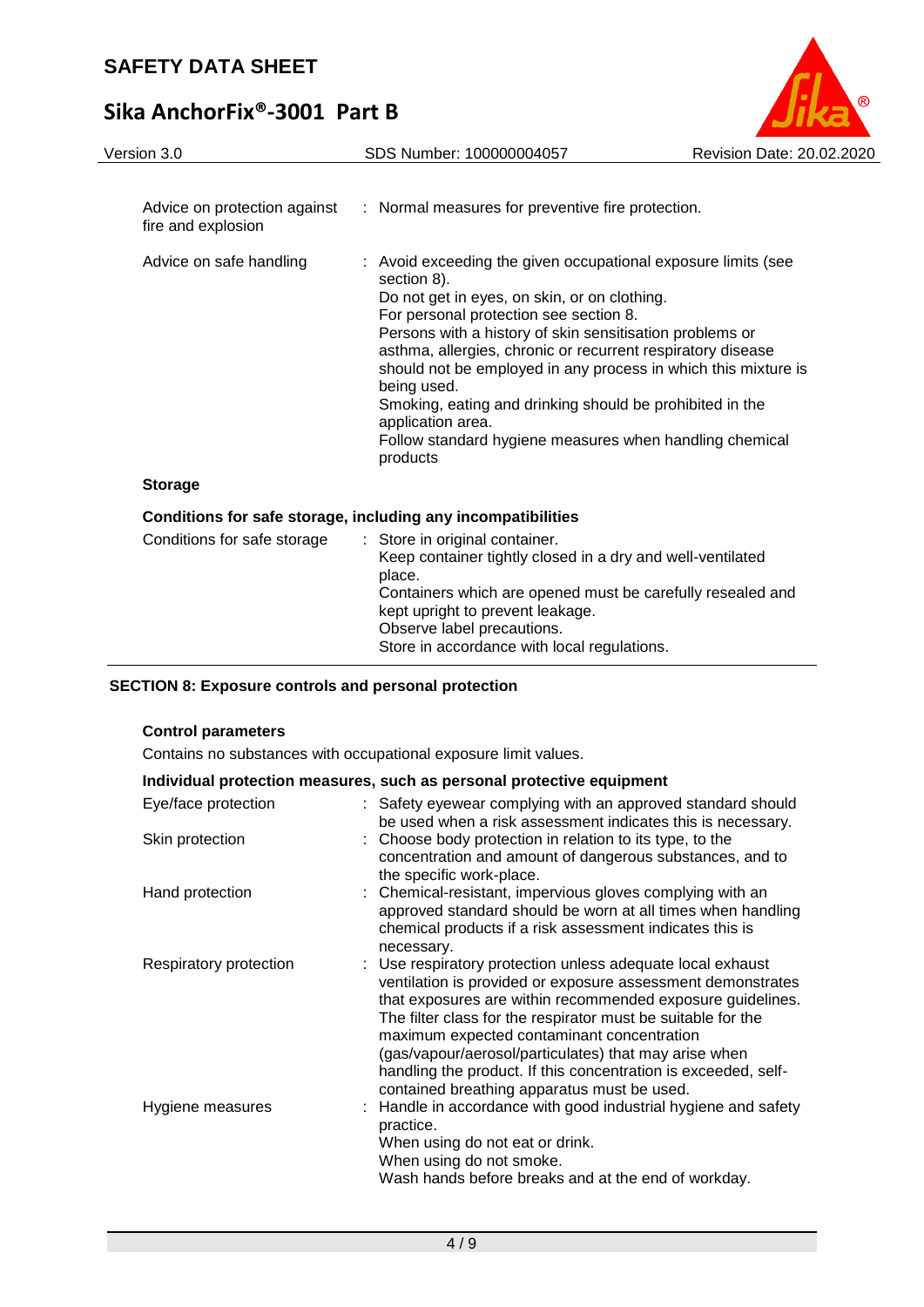# **Sika AnchorFix®-3001 Part B**

Version 3.0 SDS Number: 100000004057 Revision Date: 20.02.2020



## **SECTION 9: Physical and chemical properties**

| Appearance<br>Colour<br>Odour<br><b>Odour Threshold</b> |                           | liquid<br>black, brown<br>amine-like<br>No data available |
|---------------------------------------------------------|---------------------------|-----------------------------------------------------------|
| pH<br>Melting point/range / Freezing<br>point           | $\mathbb{Z}^{\mathbb{Z}}$ | : Not applicable<br>No data available                     |
| Boiling point/boiling range                             |                           | : No data available                                       |
| Flash point                                             |                           | : $> = 100 °C (212 °F)$<br>Method: closed cup             |
| Evaporation rate                                        |                           | No data available                                         |
| Flammability                                            |                           | No data available                                         |
| Upper explosion limit                                   |                           | No data available                                         |
| Lower explosion limit                                   |                           | No data available                                         |
| Vapour pressure                                         |                           | $: 0.07$ hPa (0.05 mmHg)                                  |
| Relative vapour density                                 |                           | : No data available                                       |
| Density                                                 |                           | : ca. 1.8 $g/cm3$                                         |
| Solubility(ies)<br>Water solubility                     |                           | : Not applicable                                          |
| Partition coefficient: n-                               |                           | : No data available                                       |
| octanol/water<br>Auto-ignition temperature              |                           | : No data available                                       |
| Decomposition temperature                               |                           | : No data available                                       |
| Viscosity<br>Viscosity, dynamic                         |                           | No data available                                         |
| Viscosity, kinematic                                    |                           | $>$ 20.5 mm2/s (20 °C)                                    |
| <b>Explosive properties</b>                             |                           | No data available                                         |
| Molecular weight                                        |                           | No data available                                         |
|                                                         |                           |                                                           |

#### **SECTION 10: Stability and reactivity**

| Reactivity                            | : No dangerous reaction known under conditions of normal use. |
|---------------------------------------|---------------------------------------------------------------|
| Chemical stability                    | $\therefore$ The product is chemically stable.                |
| Possibility of hazardous<br>reactions | : Stable under recommended storage conditions.                |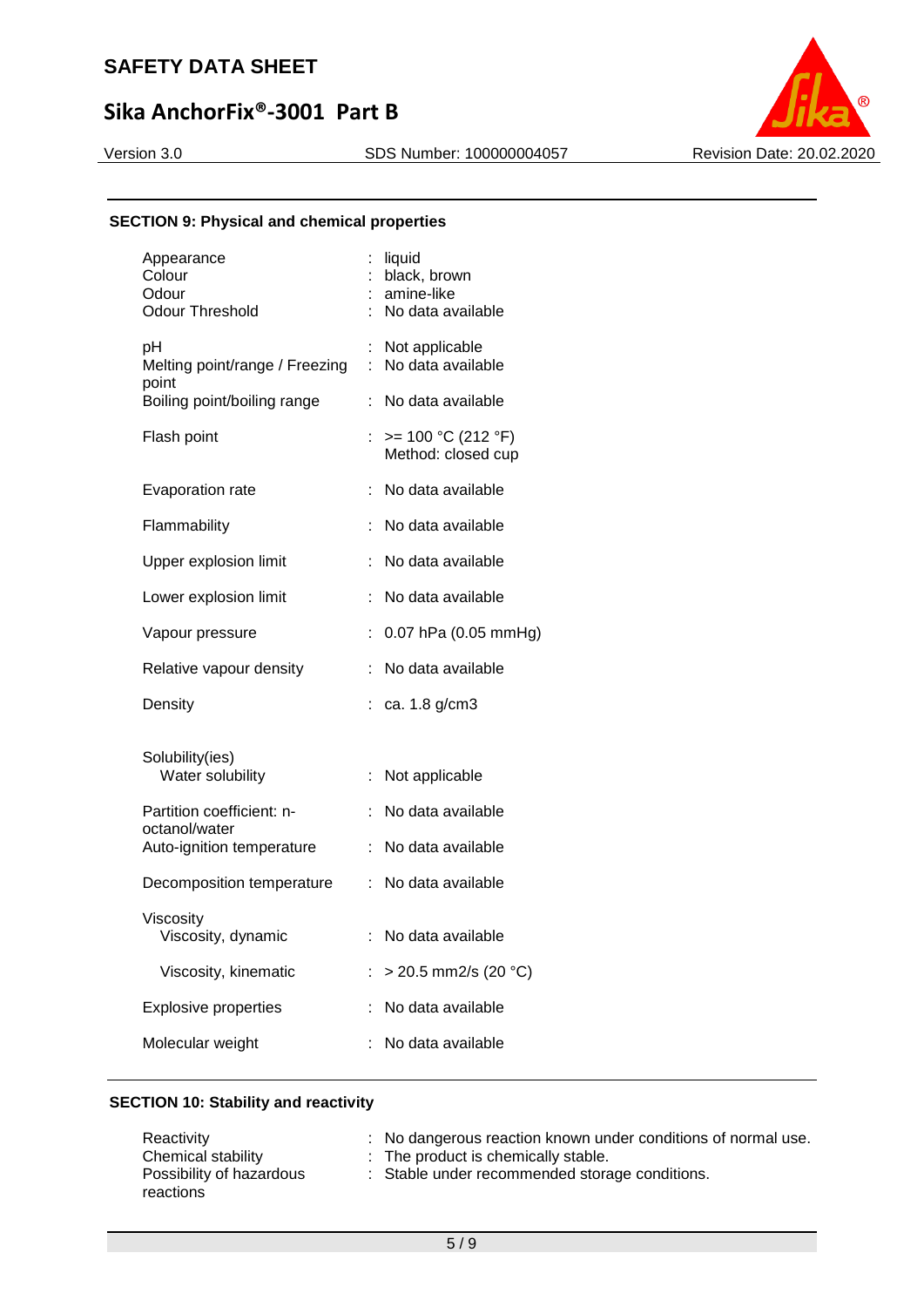

Version 3.0 SDS Number: 100000004057 Revision Date: 20.02.2020

Conditions to avoid : No data available Incompatible materials : No data available No decomposition if stored and applied as directed.

#### **SECTION 11: Toxicological information**

Information on likely routes of : None known. exposure

#### **Acute toxicity**

Not classified based on available information.

## **Components:**

| 2-piperazin-1-ylethylamine:<br>Acute oral toxicity   | : LD50 Oral (Rabbit): $2,097$ mg/kg                                             |
|------------------------------------------------------|---------------------------------------------------------------------------------|
| Acute dermal toxicity                                | : LD50 Dermal (Rabbit): ca. 866 mg/kg                                           |
| salicylic acid:<br>Acute oral toxicity               | : LD50 Oral (Rat): 891 mg/kg                                                    |
| Acute dermal toxicity                                | : LD50 Dermal (Rat): $>$ 2,000 mg/kg                                            |
| 1,3-Cyclohexanedimethanamine:<br>Acute oral toxicity | : LD50 Oral (Rat): 780 mg/kg                                                    |
| Acute dermal toxicity                                | : LD50 Dermal (Rat): 1,700 mg/kg                                                |
| bis(isopropyl)naphthalene:<br>Acute oral toxicity    | : LD50 Oral (Rat): $>$ 3,900 mg/kg                                              |
| Acute inhalation toxicity                            | : LC50 (Rat): $>$ 5.64 mg/l<br>Exposure time: 4 h<br>Test atmosphere: dust/mist |
| Acute dermal toxicity                                | : LD50 Dermal (Rat): $> 4,500$ mg/kg                                            |

#### **Skin corrosion/irritation**

Causes severe burns.

#### **Serious eye damage/eye irritation**

Causes serious eye damage.

#### **Respiratory or skin sensitisation**

Skin sensitisation: May cause an allergic skin reaction. Respiratory sensitisation: Not classified based on available information.

#### **Germ cell mutagenicity**

Not classified based on available information.

#### **Carcinogenicity**

Not classified based on available information.

#### **Reproductive toxicity**

Suspected of damaging fertility or the unborn child.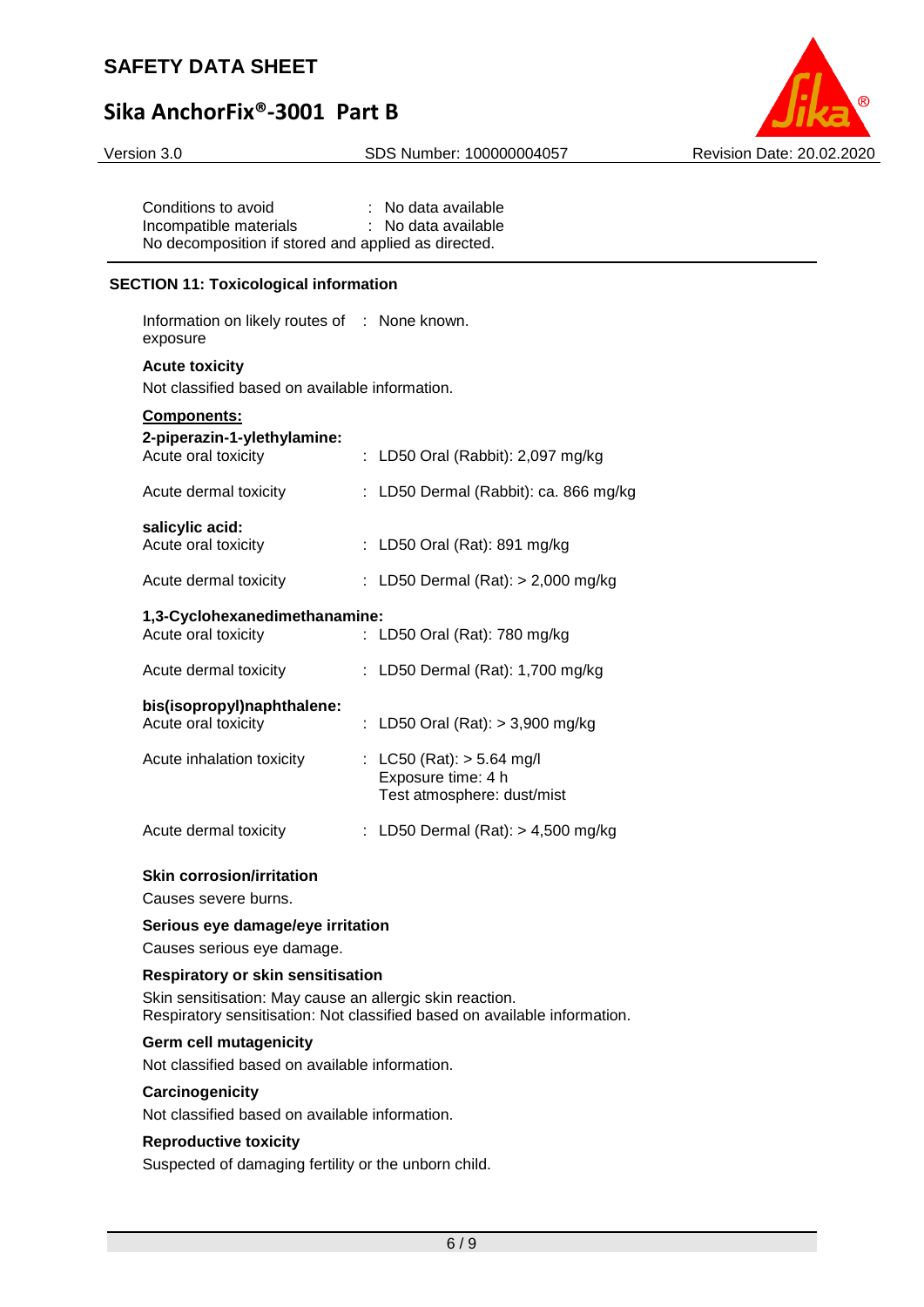# **Sika AnchorFix®-3001 Part B**



#### **STOT - single exposure**

Not classified based on available information.

### **STOT - repeated exposure**

May cause damage to organs through prolonged or repeated exposure.

## **Aspiration toxicity**

Not classified based on available information.

#### **SECTION 12: Ecological information**

#### **Ecotoxicity**

| <b>Components:</b><br>2-piperazin-1-ylethylamine:<br>Toxicity to fish | : LC50 (Fish): $> 100$ mg/l<br>Exposure time: 96 h |
|-----------------------------------------------------------------------|----------------------------------------------------|
| Persistence and degradability<br>No data available                    |                                                    |
| <b>Bioaccumulative potential</b>                                      |                                                    |
| No data available                                                     |                                                    |
| <b>Mobility in soil</b>                                               |                                                    |

No data available

## **Other adverse effects**

**Product:**

| Additional ecological | : An environmental hazard cannot be excluded in the event of |
|-----------------------|--------------------------------------------------------------|
| information           | unprofessional handling or disposal.                         |
|                       | Harmful to aquatic life with long lasting effects.           |

#### **SECTION 13: Disposal information**

| <b>Disposal methods</b> |                                                                                    |
|-------------------------|------------------------------------------------------------------------------------|
| Waste from residues     | : The product should not be allowed to enter drains, water<br>courses or the soil. |
|                         | Do not contaminate ponds, waterways or ditches with<br>chemical or used container. |
|                         | Send to a licensed waste management company.                                       |
| Contaminated packaging  | : Empty remaining contents.                                                        |
|                         | Dispose of as unused product.                                                      |
|                         | Do not re-use empty containers.                                                    |

#### **SECTION 14: Transport information**

### **International Regulations**

## **UNRTDG**

UN number : UN 2735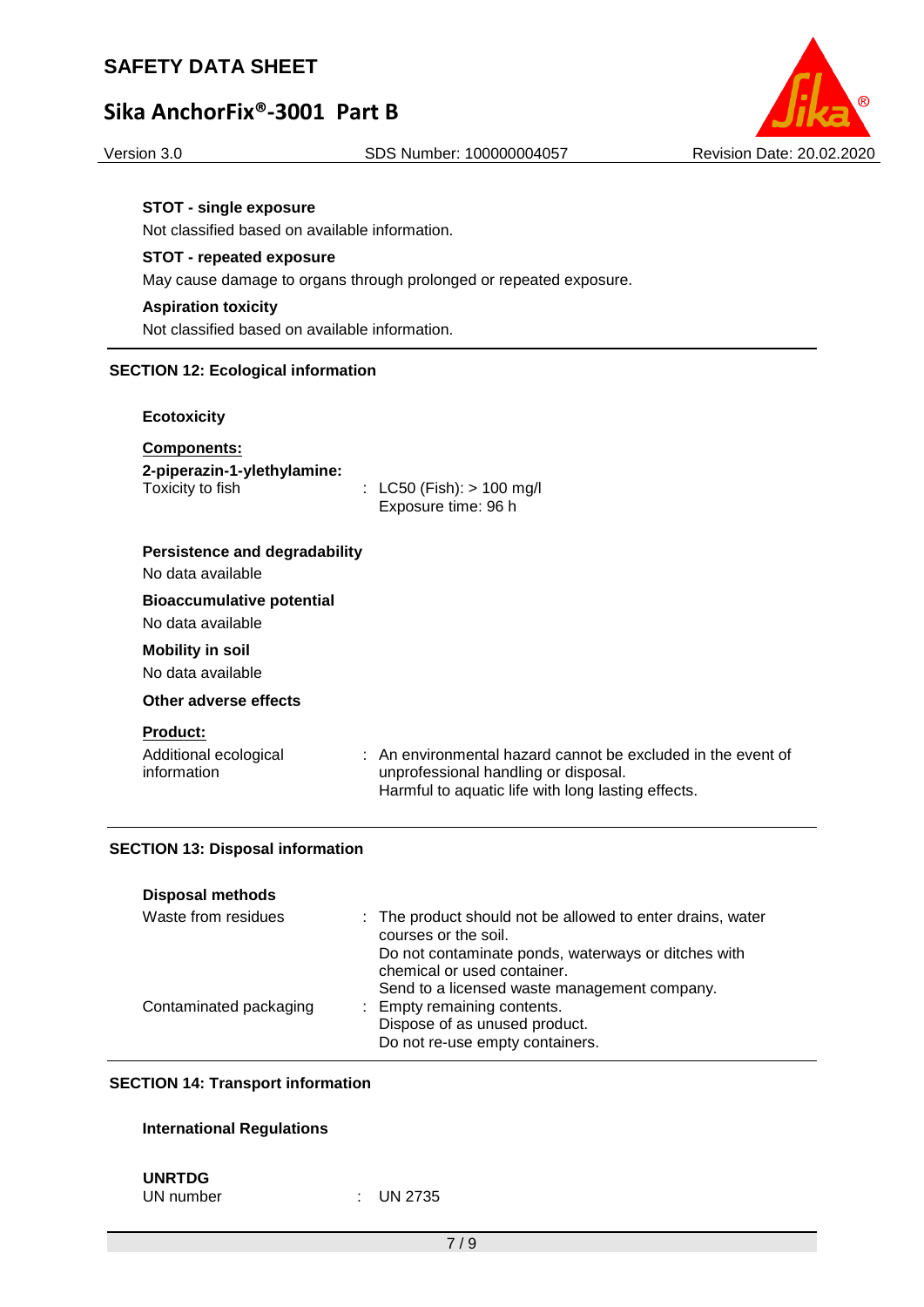

| Proper shipping name<br>Class<br>Packing group<br>Labels |   | AMINES, LIQUID, CORROSIVE, N.O.S.<br>(2-piperazin-1-ylethylamine, 1,3-Cyclohexanedimethanamine)<br>8<br>H<br>8    |
|----------------------------------------------------------|---|-------------------------------------------------------------------------------------------------------------------|
| <b>IATA-DGR</b>                                          |   |                                                                                                                   |
| UN/ID No.<br>Proper shipping name                        | ÷ | <b>UN 2735</b><br>Amines, liquid, corrosive, n.o.s.<br>(2-piperazin-1-ylethylamine, 1,3-Cyclohexanedimethanamine) |
| Class                                                    |   | 8                                                                                                                 |
| Packing group                                            |   | $\mathbf{H}$                                                                                                      |
| Labels                                                   |   | Corrosive                                                                                                         |
| Packing instruction (cargo<br>aircraft)                  |   | 855                                                                                                               |
| Packing instruction<br>(passenger aircraft)              |   | 851                                                                                                               |
| <b>IMDG-Code</b>                                         |   |                                                                                                                   |
| UN number                                                |   | <b>UN 2735</b>                                                                                                    |
| Proper shipping name                                     |   | AMINES, LIQUID, CORROSIVE, N.O.S.<br>(2-piperazin-1-ylethylamine, 1,3-Cyclohexanedimethanamine)                   |
| Class                                                    |   | 8                                                                                                                 |
| Packing group                                            |   | $\mathbf{I}$                                                                                                      |
| Labels                                                   |   | 8                                                                                                                 |
| EmS Code                                                 |   | $F-A, S-B$                                                                                                        |
| Marine pollutant                                         |   | no                                                                                                                |

#### **Transport in bulk according to Annex II of MARPOL 73/78 and the IBC Code**

Not applicable for product as supplied.

#### **Special precautions for user**

The transport classification(s) provided herein are for informational purposes only, and solely based upon the properties of the unpackaged material as it is described within this Safety Data Sheet. Transportation classifications may vary by mode of transportation, package sizes, and variations in regional or country regulations.

#### **SECTION 15: Regulatory information**

#### **Safety, health, and environmental regulations specific for the hazardous chemical**

Occupational Safety and Health (Classification, Labelling and Safety Data Sheet of Hazardous Chemicals) Regulations 2013.

Occupational Safety and Health (Use and Standards of Exposure of Chemicals Hazardous to Health) Regulations 2000.

International Chemical Weapons Convention (CWC)

Schedules of Toxic Chemicals and Precursors

: Not applicable

## **SECTION 16: Other information**

Date format : dd.mm.yyyy

The information contained in this Safety Data Sheet corresponds to our level of knowledge at the time of publication. All warranties are excluded. Our most current General Sales

Conditions shall apply. Please consult the product data sheet prior to any use and processing.